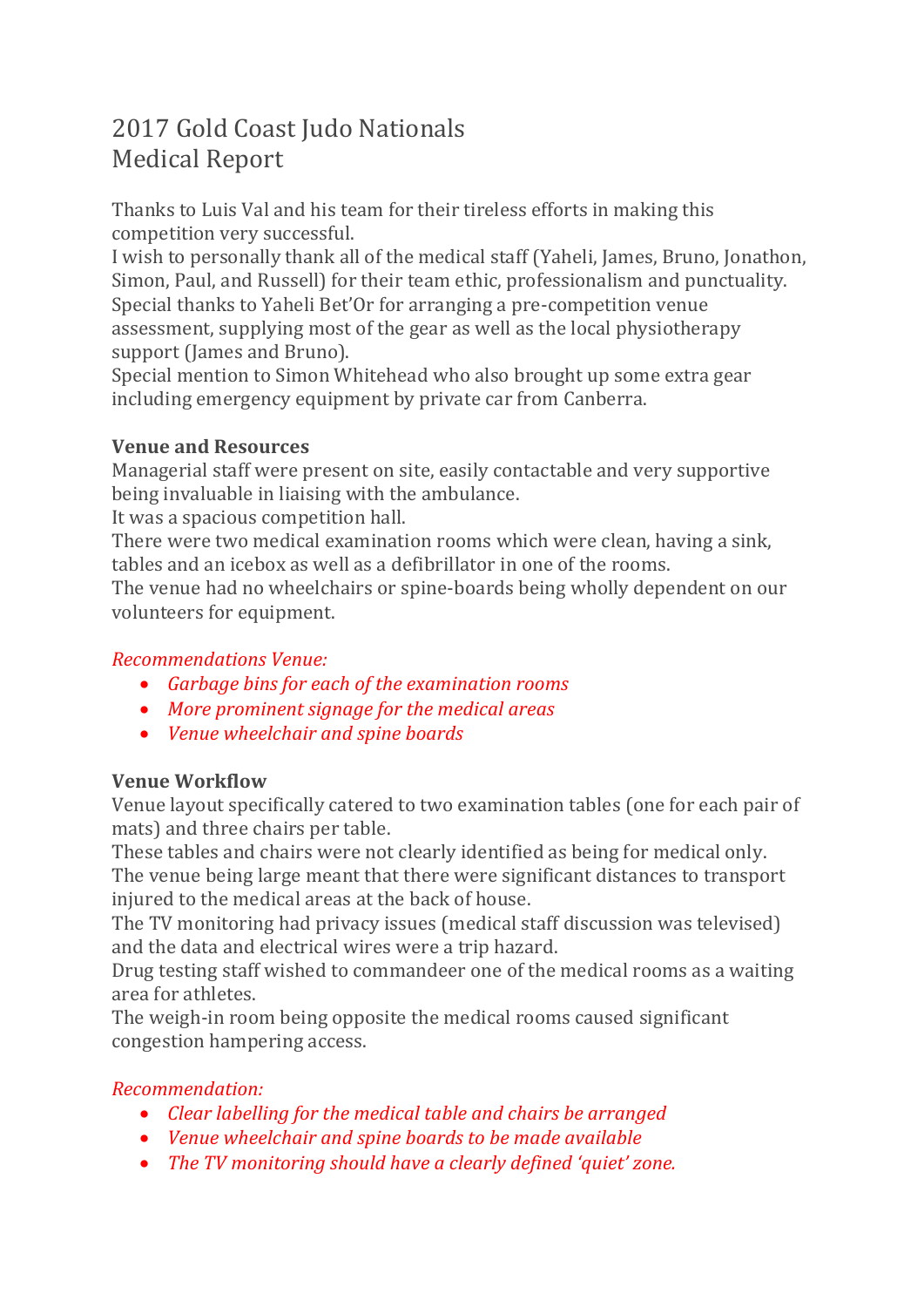- *Data and power cords should be covered.*
- *A medical triage area should be set up in the venue back of house with privacy screens in closer proximity to the competition area.*
- *Chairs should be made available in the corridor for the drug testing group.*
- *The weigh-in room should be preferably away from the medical treatment rooms*

#### **Competition medical staffing**

Due to the large number of entrants and the long day on first day we lost 2 medics after 7 pm on day 1.

Overall, the injuries were manageable however we became stretched when staff numbers dropped to 6.

Day 3 required less medical staff due the kata competition being run concurrently

### *Recommendation:*

- *3 staff per pair of mats*
- *2 staff for back of house*
- *1 staff to provide relief*
- *Firm up rostering for each day of the competition consistent with expected number of athletes*

# **Medical work specifics**

The medical care provided was of a high standard and benefited from the multidisciplinary aspect of the team.

Issues noted included different 'forms' being used, illegibility, incomplete demographic data and lack of follow up contact details.

We trialled an alternative to the Scat for concussion documentation.

#### *Documentation recommendation*

- *On mat – use single multi-entry form*
	- o *To be redesigned*
- *Off mat injury – use individual form per athlete*
	- o *To be redesigned*
		- *Add a section for observations*
	- o *Always keep a photocopy of each form used*
- *Use latest edition SCAT in all cases of concussion*

Injury discussion

There were the usual number of injuries.

The more serious was the child with the displaced supracondylar fracture. He required urgent surgery that evening.